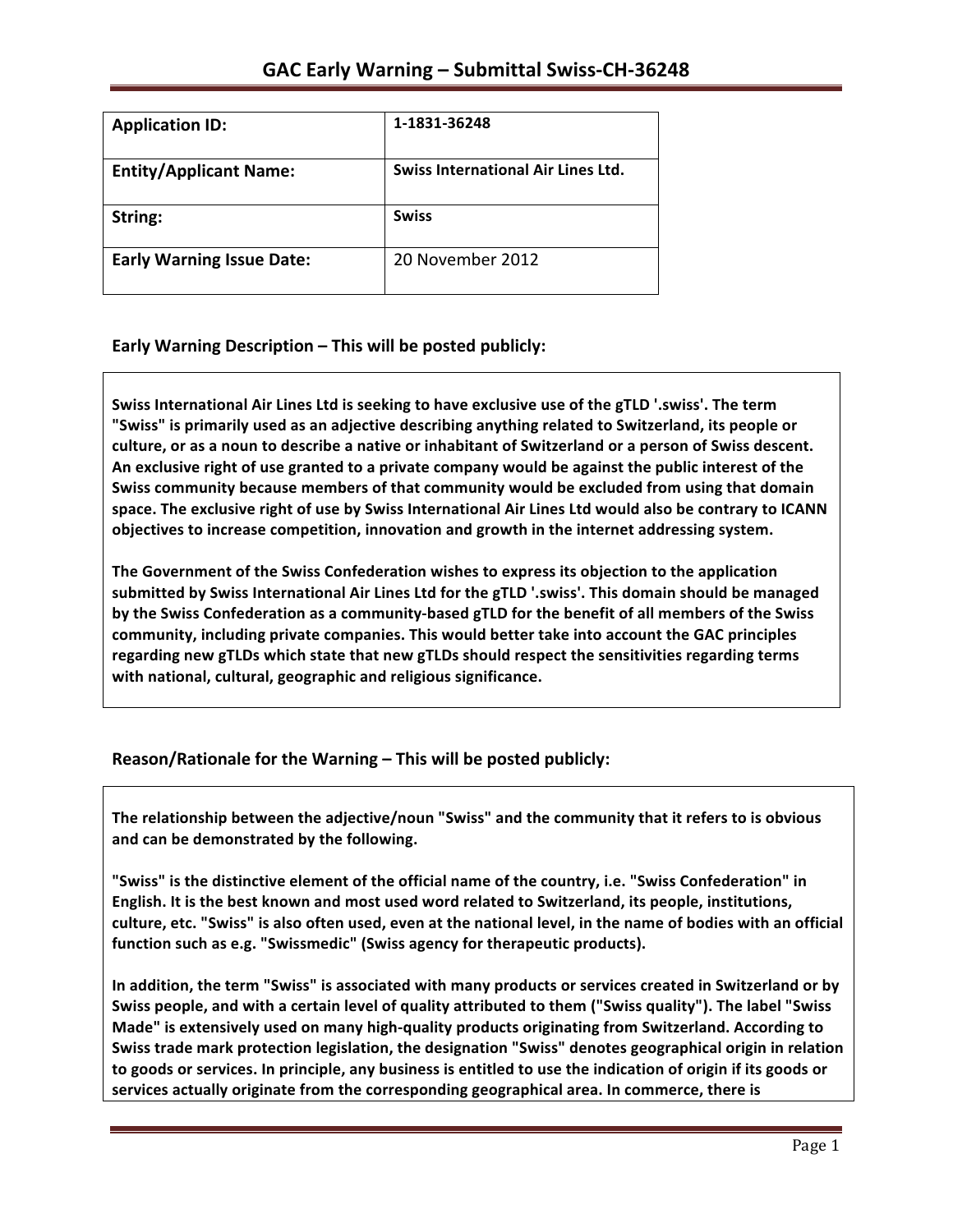accordingly a strong need to be able to use "Swiss" in day-to-day commercial activities. As a public asset, its monopolisation under trade mark law in favour of a specific juristic and natural person is therefore not possible.

A reason for the importance of the adjective/noun "Swiss" is the relatively cumbersome length and spelling of the English word "Switzerland". "Swiss Made" for example is easier to understand and shorter than "Made in Switzerland". Furthermore, many non-native speakers often find it more difficult to remember "Switzerland" than "Swiss". The adjective "Swiss" is often used instead of the noun "Switzerland" either by mistake or as even a result of a new usage trend in the English language.

For these reasons, there is no doubt that the adjective/noun "Swiss" and the management of the corresponding gTLD belong to the Swiss community and should not be controlled by a single private **entity.** 

The gTLD '.swiss' shall serve the Swiss community at large, defined as the community of individuals, legal entities, public institutions and producers of Swiss products and providers of Swiss services. The gTLD '.swiss' shall support and promote the international visibility and renown of Switzerland and the Swiss community, Swiss culture, monuments and institutions, as well as economic and social activities, in the common interest of the Swiss community. The gTLD '.swiss' shall be used as an internationally distinctive label for all renowned products, services, monuments and places of Switzerland and strengthen the value, prestige and quality of Swiss arts, culture, products and services in order to meet consumer expectations and enhance consumer confidence. In addition, the '.swiss' gTLD shall provide a platform for the development of the Swiss community at large in cyberspace and preserve the geographical, linguistic, cultural and social meaning of the word "Swiss".

The government of the Swiss Confederation acts as the central representative body for the Swiss community. It is democratically elected by universal suffrage and has the authority to make key decisions on behalf of all community stakeholders and in their interests. The federal government is responsible for the use of names such as "Switzerland" or "Swiss" in relation to the internet, among other things. The Swiss federal government, plus the regional and local authorities, collaborate with a wide range of community organizations for sustainable political, economic and social development, welfare, culture, education and leisure. This includes community organizations that specialize in the development of the digital economy, e-Government and information society. The Swiss Confederation will build upon existing relationships to set up an effective and transparent governance process for the **gTLD '.swiss'.**

Finally, it should be noted that the operation of the gTLD '.swiss' under the stewardship of the Swiss authorities will at no point compromise the projects of Swiss International Air Lines as the latter may **benefit from the '.swiss' name space, as would any other company linked to the Swiss community.**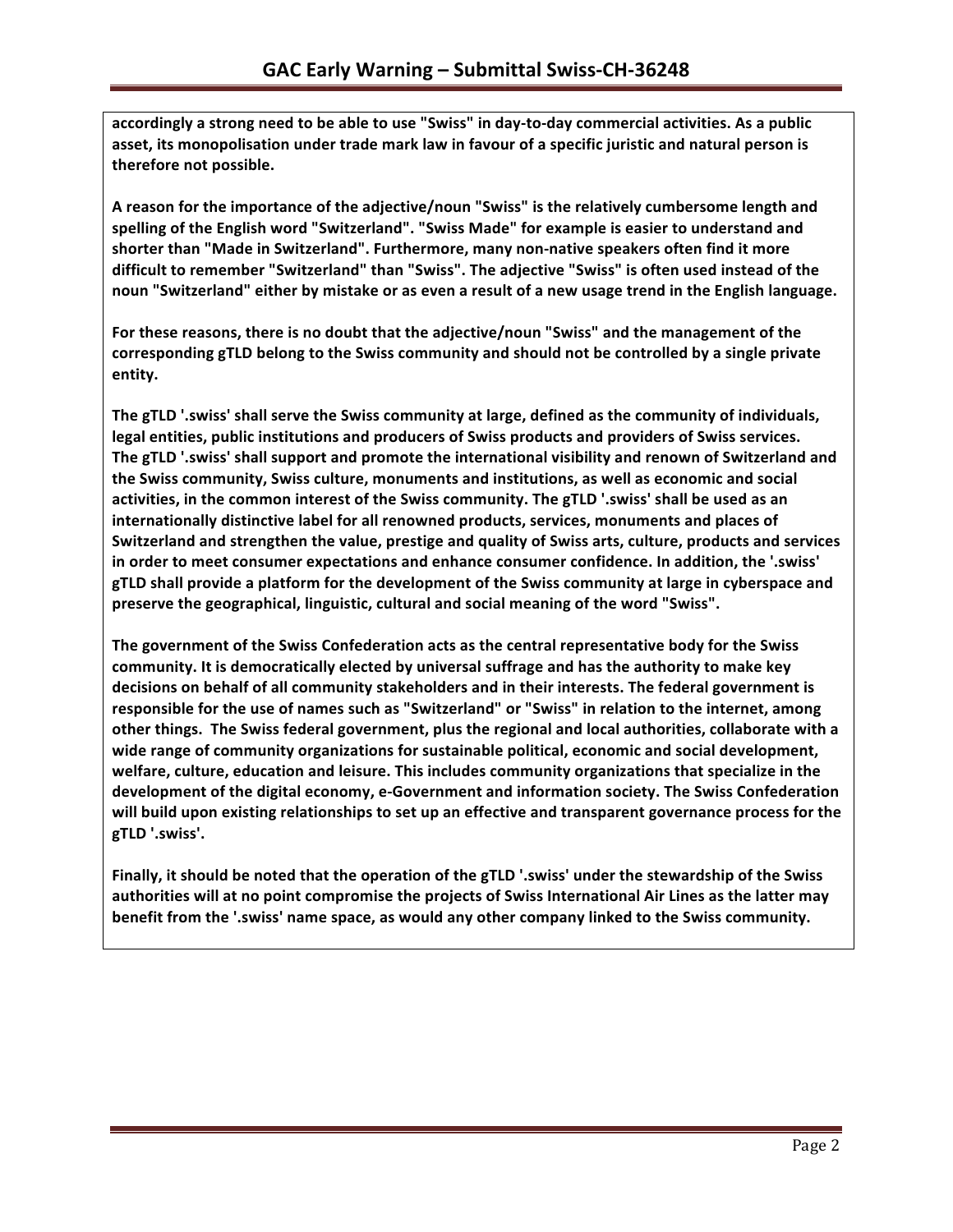# **Possible Remediation steps for Applicant – This will be posted publicly:**

### GAC Member(s) to identify possible remediation steps to be taken by the applicant

- The applicant for the string tries to address the concerns raised by the Early Warning
- The applicant should withdraw their application based on the information provided above

### **Further Notes from GAC Member(s) (Optional) – This will be posted publicly:**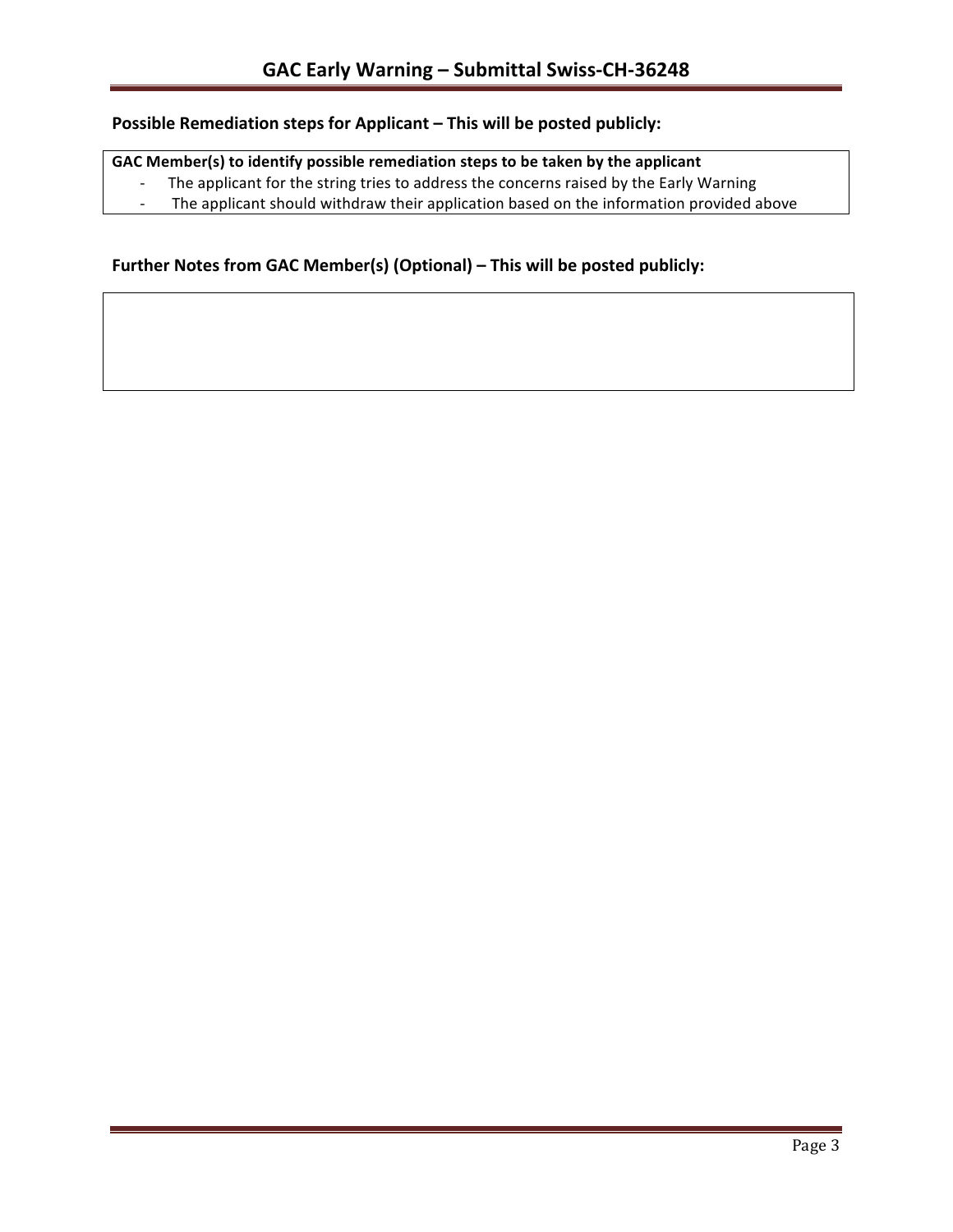# **INFORMATION FOR APPLICANTS**

## **About GAC Early Warning**

The GAC Early Warning is a notice only. It is not a formal objection, nor does it directly lead to a process that can result in rejection of the application. However, a GAC Early Warning should be taken seriously as it raises the likelihood that the application could be the subject of GAC Advice on New gTLDs or of a formal objection at a later stage in the process. Refer to section 1.1.2.4 of the Applicant Guidebook (http://newgtlds.icann.org/en/applicants/agb) for more information on GAC Early Warning.

## **Instructions if you receive the Early Warning**

**ICANN** strongly encourages you work with relevant parties as soon as possible to address the concerns **voiced in the GAC Early Warning.** 

### **Asking questions about your GAC Early Warning**

If you have questions or need clarification about your GAC Early Warning, please contact gacearlywarning@gac.icann.org. As highlighted above, ICANN strongly encourages you to contact gacearlywarning@gac.icann.org as soon as practicable regarding the issues identified in the Early Warning. 

### **Continuing with your application**

If you choose to continue with the application, then the "Applicant's Response" section below should be completed. In this section, you should notify the GAC of intended actions, including the expected completion date. This completed form should then be sent to gacearlywarning@gac.icann.org. If your remediation steps involve submitting requests for changes to your application, see the change request process at http://newgtlds.icann.org/en/applicants/customer-service/change-requests.

In the absence of a response, ICANN will continue to process the application as submitted.

### **Withdrawing your application**

If you choose to withdraw your application within the 21-day window to be eligible for a refund of 80% of the evaluation fee (USD 148,000), please follow the withdrawal process published at http://newgtlds.icann.org/en/applicants/customer-service/withdrawal-refund. Note that an application can still be withdrawn after the 21-day time period; however, the available refund amount is reduced. See section 1.5 of the Applicant Guidebook.

For questions please contact: gacearlywarning@gac.icann.org